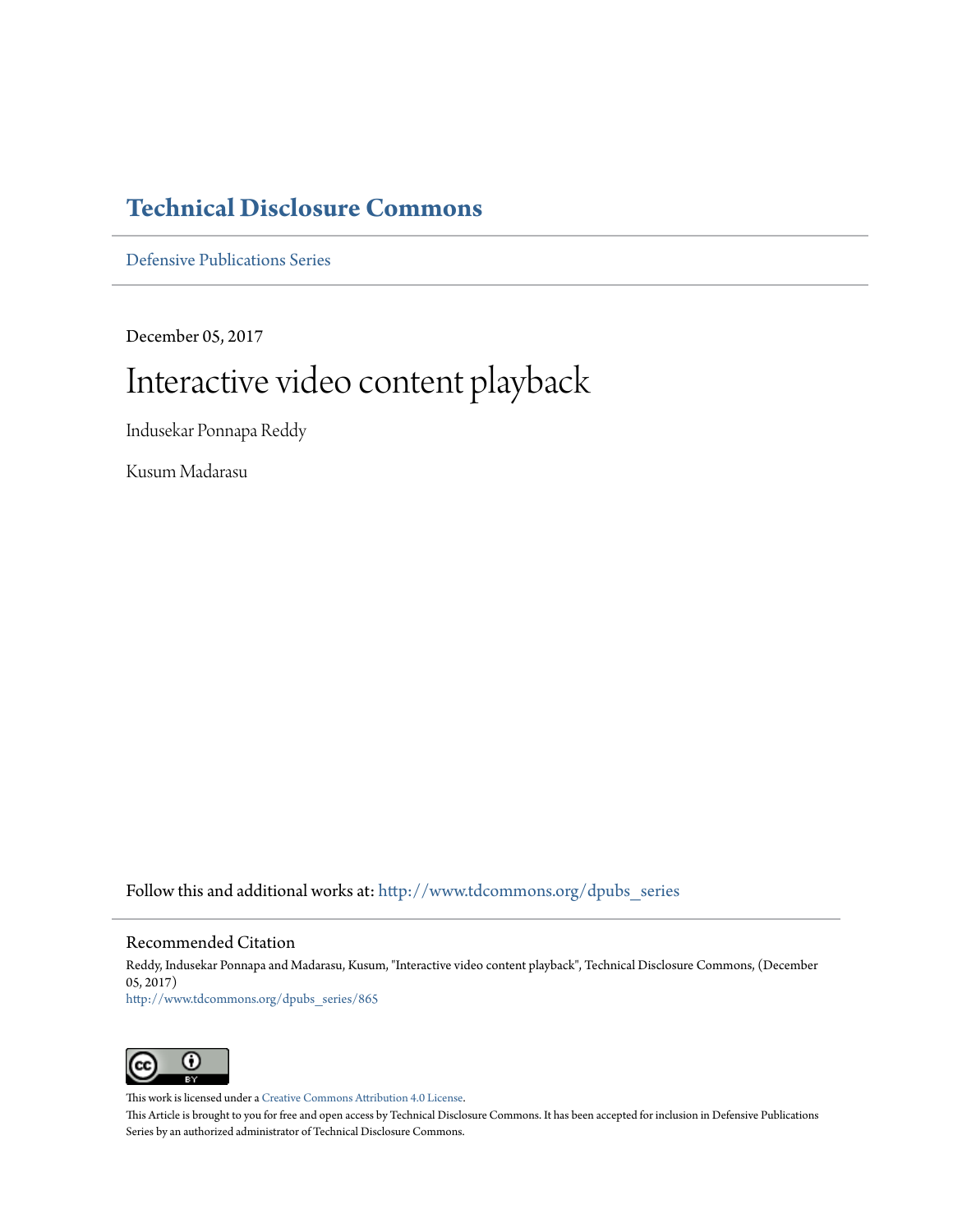# **Interactive video content playback**

#### ABSTRACT

Users sometimes play online content, e.g., video and video advertisements, without paying attention to the content. In such instances, the viewership metrics for the content may be inaccurate. This disclosure describes an online content platform that hosts interactive content, such as video and video advertisements. Video content and advertisements are divided into multiple parts and users are provided with interactive options to select the next part to view. Video content is stored as a graph, with nodes corresponding to content parts, and edges corresponding to valid paths to view the video. Interactivity in this manner can provide increased engagement, better content monetization, opportunities for content innovation. Advertisements served to an engaged and interactive user can be a premium offering to advertisers on the content platform.

#### KEYWORDS

- Interactive content
- Interactive ads
- Video ads
- Viewer count
- Content delivery

## **BACKGROUND**

Advertisers may not be able to determine whether users are actively viewing online ads. Consider skippable video ads. In some instances, users may not skip these ads even if they are not interested in the advertised content. For example, users may become busy, be distracted with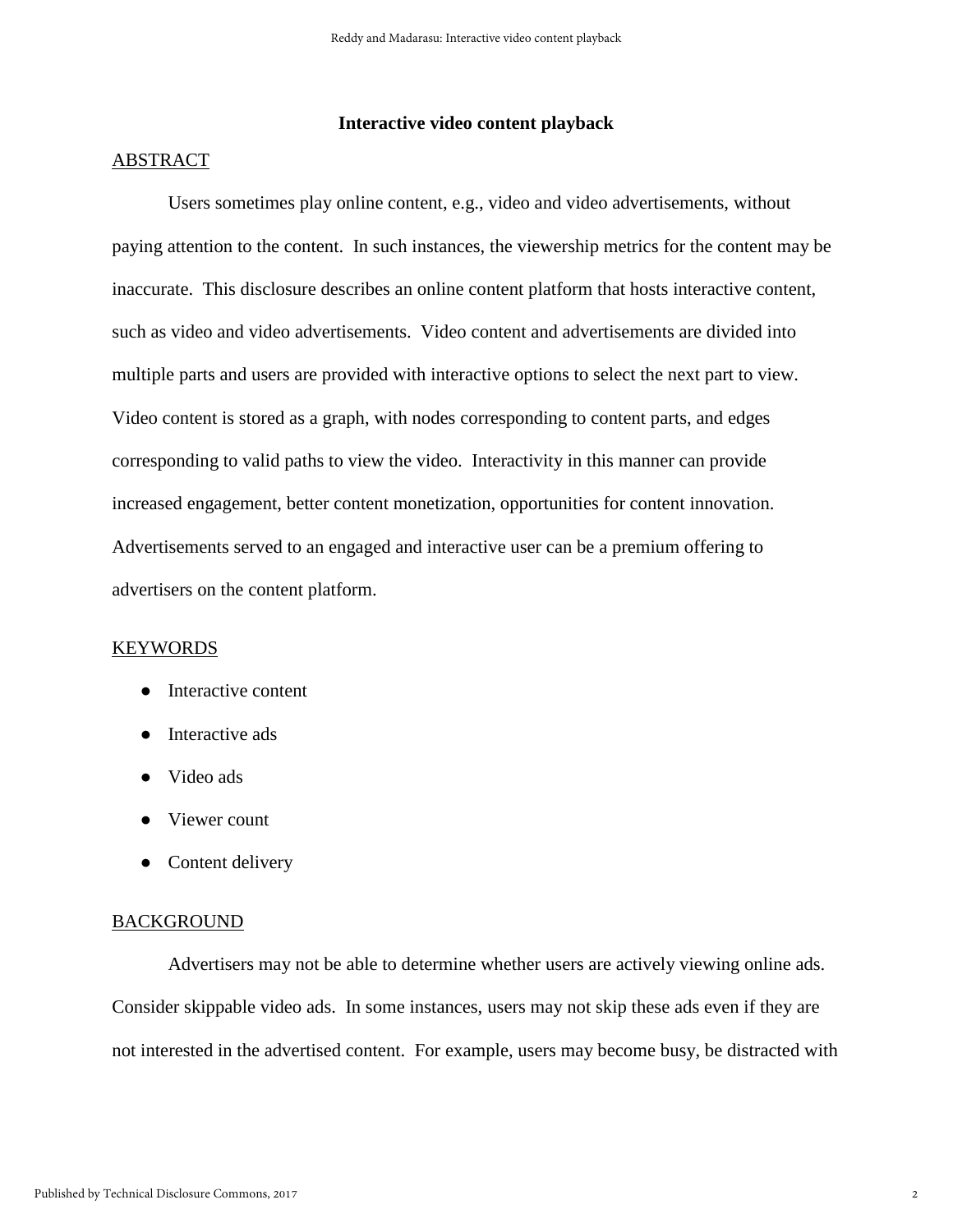other activities (e.g., a phone call), not take the time and effort to skip, or may have accidentally played the video.

In such cases, since the video ad is played, the advertiser may be informed that the ad has been viewed, even though the user has not actively viewed it. Moreover, users may feel less engaged when there is no interaction with a video and such lack of interaction lowers the chances of retaining the user attention, which is important for video ads to be effective.

#### **DESCRIPTION**

The described techniques render content (e.g., video and/or audio content) that users can seamlessly interact with, leading to better user engagement and experience as well as more opportunities for content monetization. Also, confirmation of user interaction enables online platforms that host such content to provide advertisers with confirmed viewership as a reliable estimate of return on investment (ROI) on the content.

To provide an interactive experience, a content provider, e.g., a video creator or a video ad provider, divides the video into various parts in accordance with a plot. At the end of each part, different content plot options are presented to the user interactively for selection. These options can be presented interactively through a visual or audio user interface. For example, the video can include a segment where an actor from the video speaks to users and asks them to select a content option. Alternatively, content options can be provided on the screen for a user to select via a touch screen or pointing device after viewing the available plot options. Other user interfaces for content selection, e.g., textbox, voice input, text input, toggle, check-box, gesture, swipe, etc. are also possible.

Content creators upload videos or audios onto an online content platform along with different content options and junctures at which various plot options are to be presented to users.

3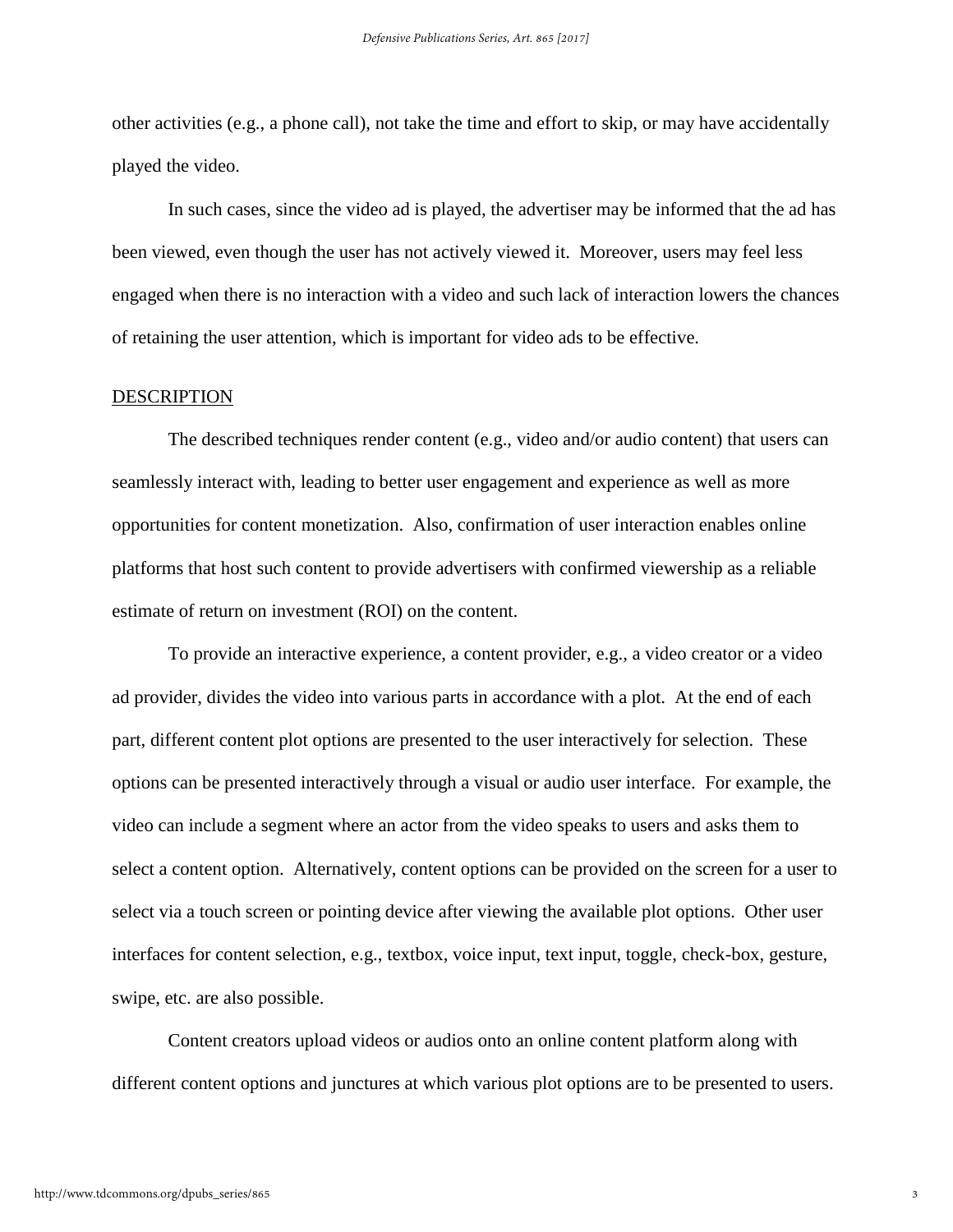The online platform processes and stores the content as a graph, with nodes representing content parts, and edges representing connections to other parts of the content. The content options at each juncture are represented as child nodes on the graph relative to the content part node that precedes the juncture.



# **Fig. 1: Interactive video playback**

Fig. 1 illustrates interactive video playback, according to techniques of this disclosure. An interactive content host (110) receives video content from a video creator, e.g., a production studio, an individual video creator, an advertiser, etc. The received video content includes video content parts (112) and plot junctures. The content host stores the video content parts and a content graph (114) that utilizes the plot junctures that describe connectivity between the content parts. The content host includes a content renderer (116) that provides requested content parts to users.

As illustrated in Fig. 1, a video UI (120) is provided to users. In the example illustrated in Fig. 1, the user has played a part of the content and the video player has reached a particular juncture. At this juncture, the user is provided with options, e.g., "Watch Alice" (124) and "Watch Bob" (126) respectively, to continue watching the video with the character Alice or with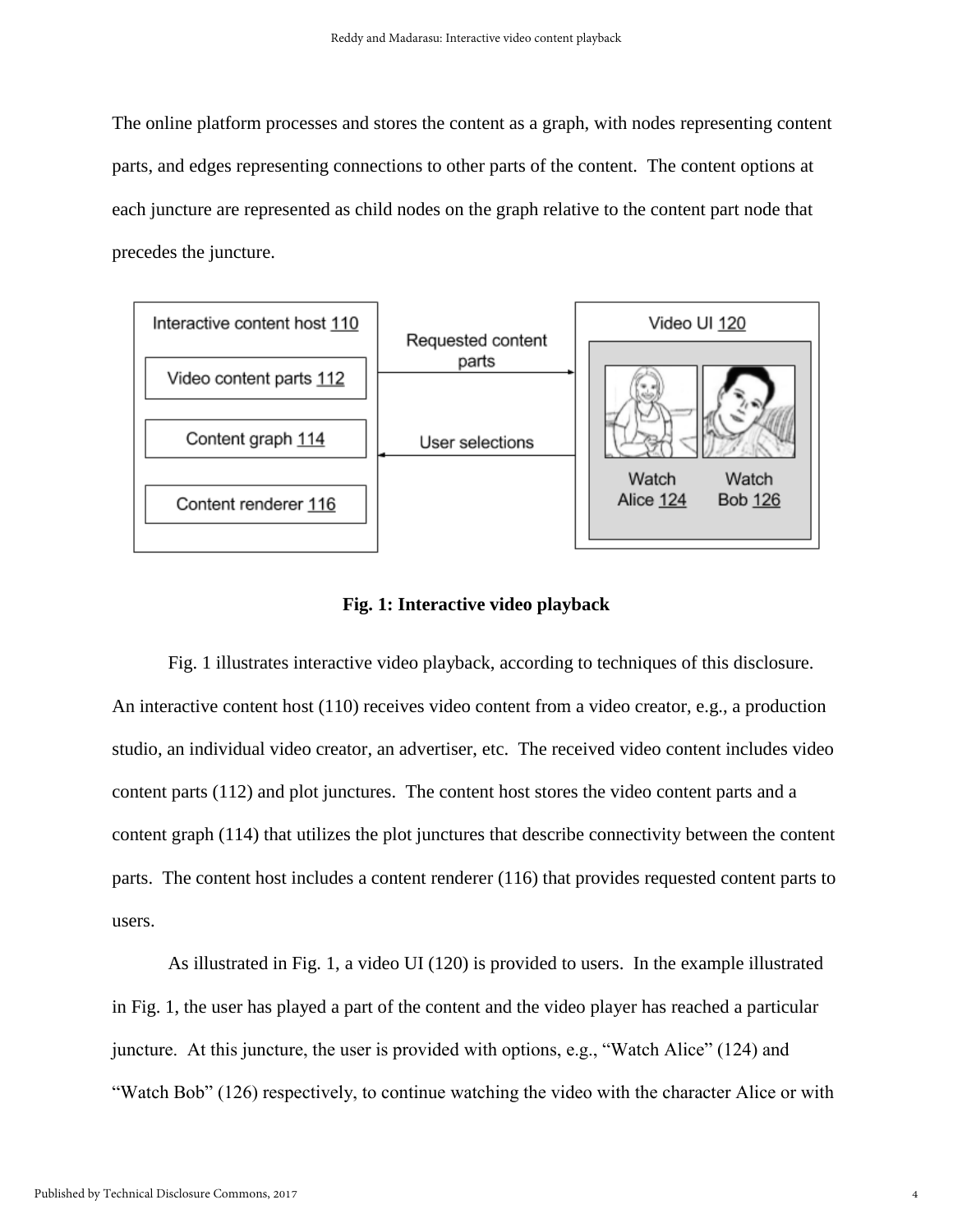the character Bob. The user selections are communicated to the content host, and the content renderer provides the requested video parts to the user. The content is dynamically rendered and streamed. The upcoming content options in the video are buffered in advance. This enables the user to choose from any option from the different options available at each juncture, and provides a seamless transition. This interactive approach can lead to better user engagement, longer content viewing time and a larger viewer base.

Online platforms can also leverage advertiser targeting parameters (e.g., user profile and preferences) to match relevant interactive content with corresponding users when the users provide content for such use of user data. With user permission, such parameters can include one or more of location, time, device type, etc. The parameters can be analyzed to match and select from available content and advertisements. The targeting and matching can be performed using various technologies, including machine learning, and can incorporate user feedback. These techniques can also be used for 360-degree video content.

The techniques described herein enable determination of whether a user is actively involved with a video or advertisement, and provides a true watch count for the video or advertisement. Increase in user engagement with provision of interactive content can increase watch time and user base. Advertisements served to an engaged and interactive user can be a premium offering to advertisers on the content platform.

Further to the descriptions above, a user may be provided with controls allowing the user to make an election as to both if and when systems, programs or features described herein may enable collection of user information (e.g., information about a user's social network, social actions or activities, profession, a user's preferences, or a user's current location), and if the user is sent content or communications from a server. In addition, certain data may be treated in one

5